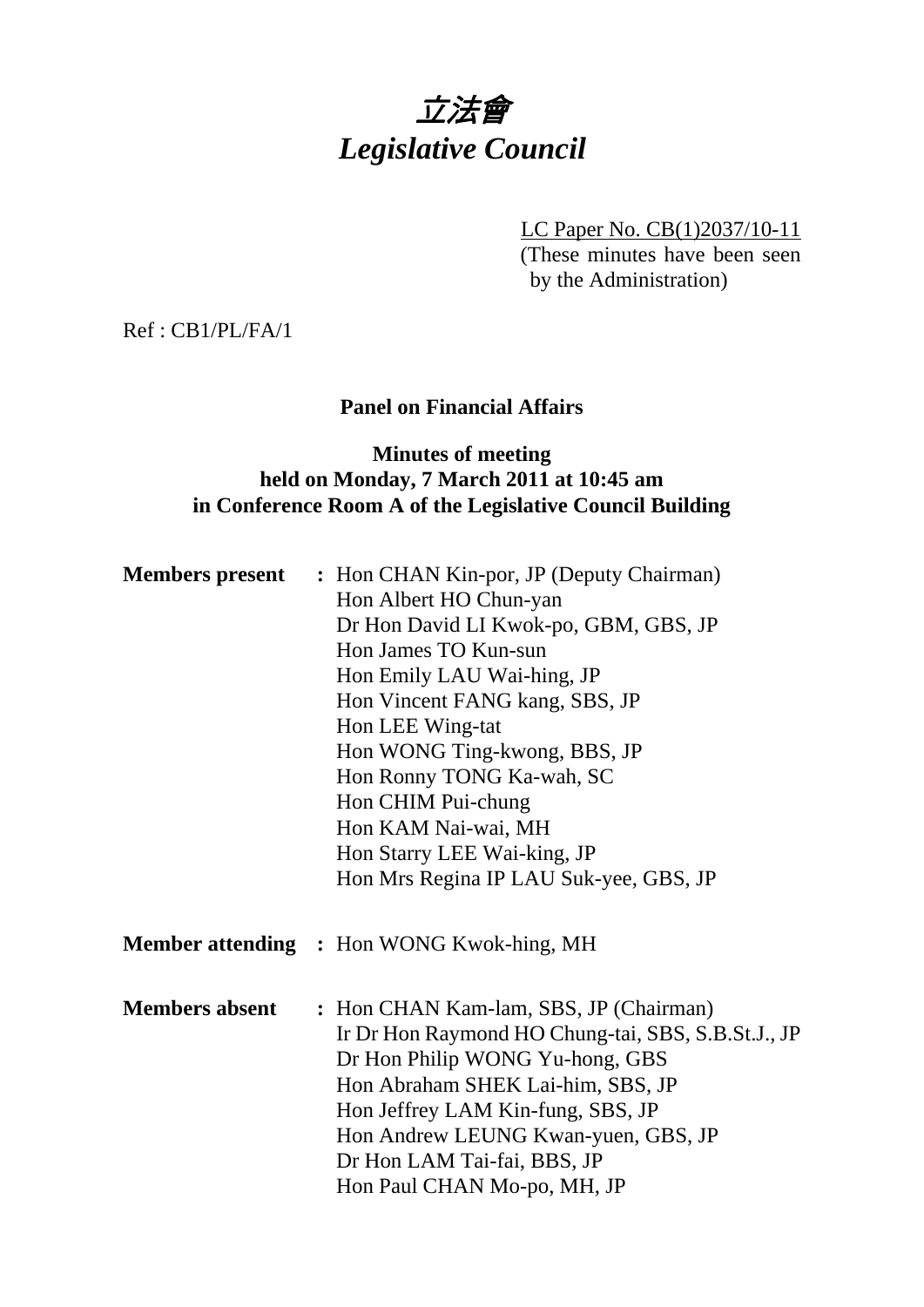| <b>Public officers</b><br>attending       | : <u>Agenda Item III</u><br><b>Miss Mandy WONG</b><br>Principal Assistant Secretary for Financial Services<br>and the Treasury (Financial Services)                                                                                                                                     |  |  |  |  |
|-------------------------------------------|-----------------------------------------------------------------------------------------------------------------------------------------------------------------------------------------------------------------------------------------------------------------------------------------|--|--|--|--|
| <b>Attendance by</b><br>invitation        | : <u>Agenda Item III</u><br>Mr Andrew WAN<br>Chief Financial Officer and Senior Director,<br>Corporate Affairs<br><b>Securities and Futures Commission</b><br>Mr Leo LEE<br>Director of Finance<br>and Administration,<br>Corporate Affairs<br><b>Securities and Futures Commission</b> |  |  |  |  |
|                                           | <u>Agenda Items IV and V</u><br>Mr Peter PANG, JP<br><b>Executive Director</b><br>Hong Kong Mortgage Corporation Limited<br>Mr James LAU, Jr., JP<br><b>Chief Executive Officer</b>                                                                                                     |  |  |  |  |
| <b>Clerk in attendance: Ms Anita SIT</b>  | Hong Kong Mortgage Corporation Limited<br>Chief Council Secretary (1)5                                                                                                                                                                                                                  |  |  |  |  |
| <b>Staff in attendance : Mr Noel SUNG</b> | Senior Council Secretary (1)4<br>Ms Clara LO<br>Legislative Assistant (1)10                                                                                                                                                                                                             |  |  |  |  |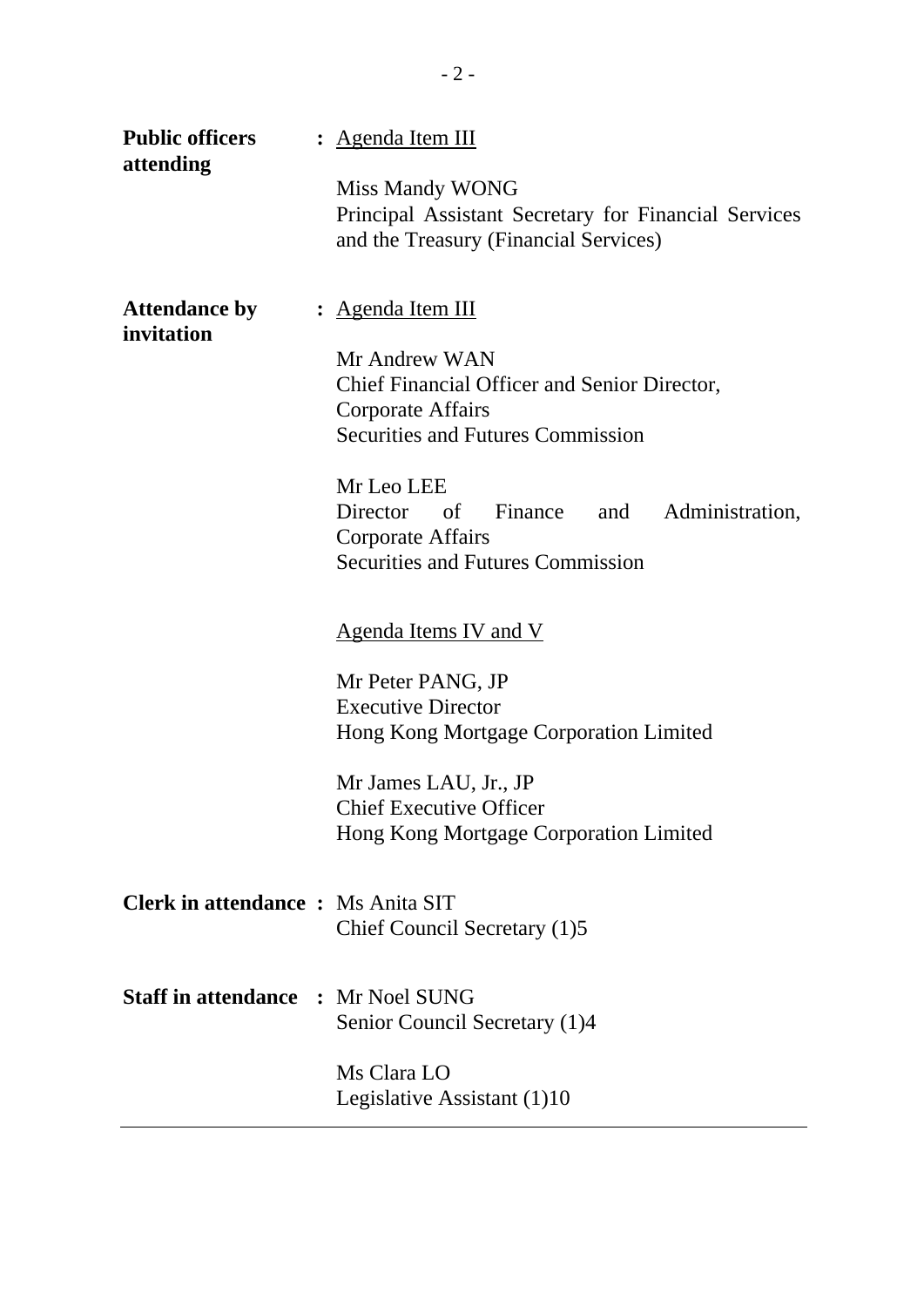As the Chairman could not attend the meeting, the Deputy Chairman chaired the meeting.

#### **I Confirmation of minutes of meeting and matters arising**

 $(LC$  Paper No.  $CB(1)1336/10-11$  — Minutes of meeting on 3 January 2011)

2. The minutes of the meeting held on 3 January 2011 were confirmed.

#### **II Date of next meeting and items for discussion**

 $(LC$  Paper No.  $CB(1)1458/10-11(01)$  — List of outstanding items for discussion

LC Paper No.  $CB(1)1458/10-11(02)$  — List of follow-up actions)

#### Meeting in April 2011

3. Members agreed to discuss the following items proposed by the Administration at the next regular meeting scheduled for 4 April 2011:

- (a) Regulation of Mandatory Provident Fund intermediaries;
- (b) Consultancy study on Risk-based Capital Framework for Insurance Business in Hong Kong; and
- (c) Progress report on the work of the Financial Reporting Council.

# Follow-up to joint meeting of the Panel on Financial Affairs and Panel on Transport

4. Mr James TO enquired about the up-to-date position of the proposal to set up a subcommittee to follow-up the issues raised at the joint meeting of the Panel on Financial Affairs and Panel on Transport on 28 February 2011. The Clerk to the Panel said that given the proposal, the Panels should decide whether the proposed subcommittee should be formed, and if formed, the terms of reference, areas of work to be covered, and the time frame for completing the work of the subcommittee. Under the existing quota system for subcommittees on policy issues, activation of the proposed subcommittee would require approval of the House Committee. The Secretariat was liaising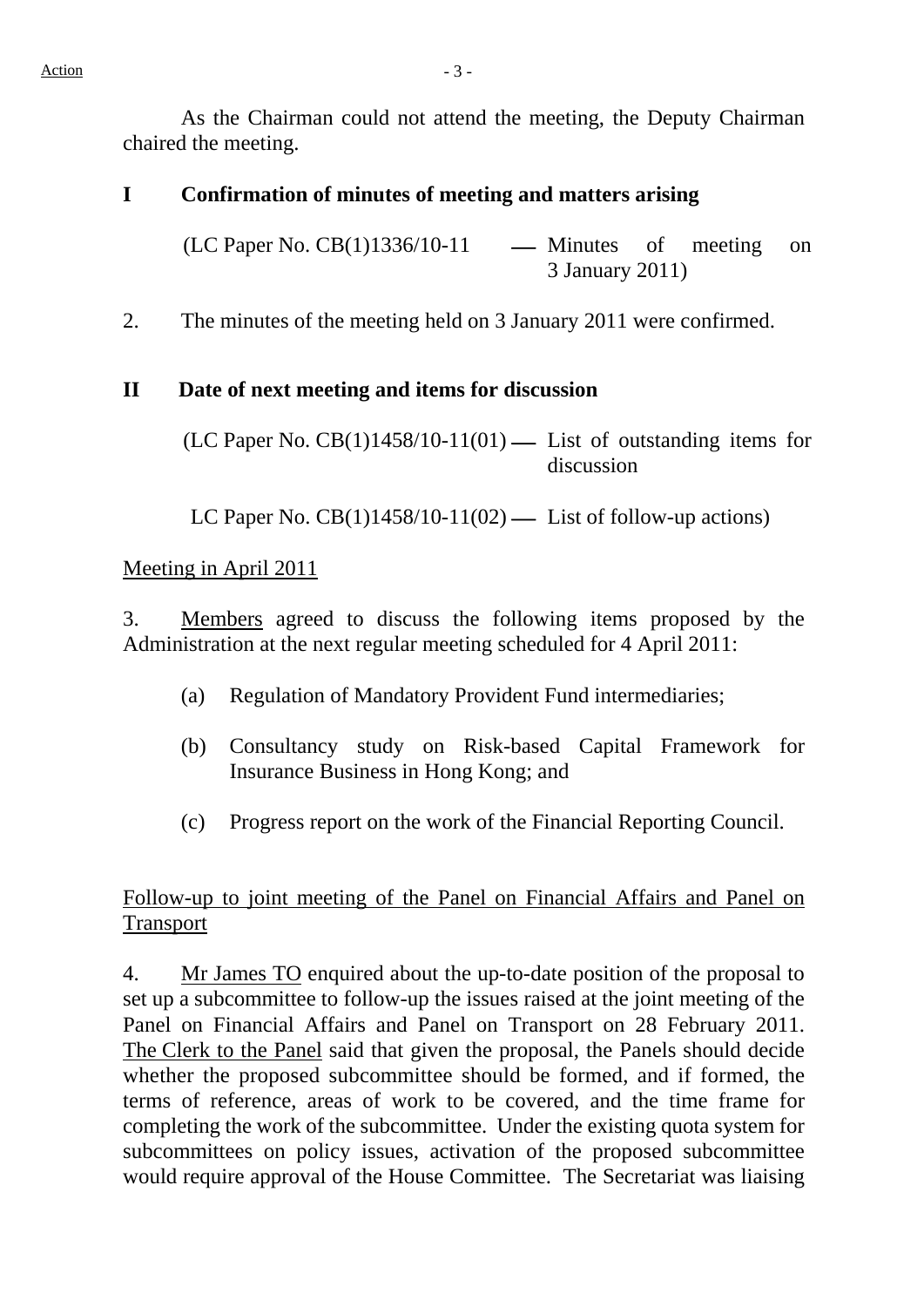5. Ms Emily LAU remarked that she agreed holding another joint Panel meeting to decide the matter. While she supported the setting up of a subcommittee to follow up the issues raised at the joint Panel meeting, she understood that the workload of the Secretariat had been extremely heavy. She would therefore request the Secretary General to review the manpower situation and make available manpower resources to cope with the work of the new subcommittee.

# **III Budget of the Securities and Futures Commission for the financial year of 2011-2012**

| $(LC$ Paper No. $CB(1)1458/10-11(03)$ — Administration's paper on |                           |  |  |  |
|-------------------------------------------------------------------|---------------------------|--|--|--|
|                                                                   | "Securities and Futures"  |  |  |  |
|                                                                   | Commission Budget for the |  |  |  |
|                                                                   | Financial Year 2011-12"   |  |  |  |
| LC Paper No. $CB(1)1446/10-11$ - Background brief on the          |                           |  |  |  |

LC Paper No.  $CB(1)1446/10-11$   $-$  Background brief on the annual budgets of the Securities and Futures Commission prepared by the Legislative Council Secretariat)

# Briefing by Administration and Securities and Futures Commission

6. The Principal Assistant Secretary for Financial Services and the Treasury (Financial Services) (PAS(FS)) remarked that the Government supported in principle the proposed budget of the Securities and Futures Commission (SFC) for 2011-2012. The Government noted that SFC had projected a surplus in its budget for 2011-2012, and as in the past years, SFC did not request for appropriation from the Legislative Council.

7. At the invitation of the Chairman, the Chief Financial Officer and Senior Director, Corporate Affairs, Securities and Futures Commission (CFO&SD/SFC) briefed members on SFC's budget for 2011-2012, by highlighting the salient points in the paper.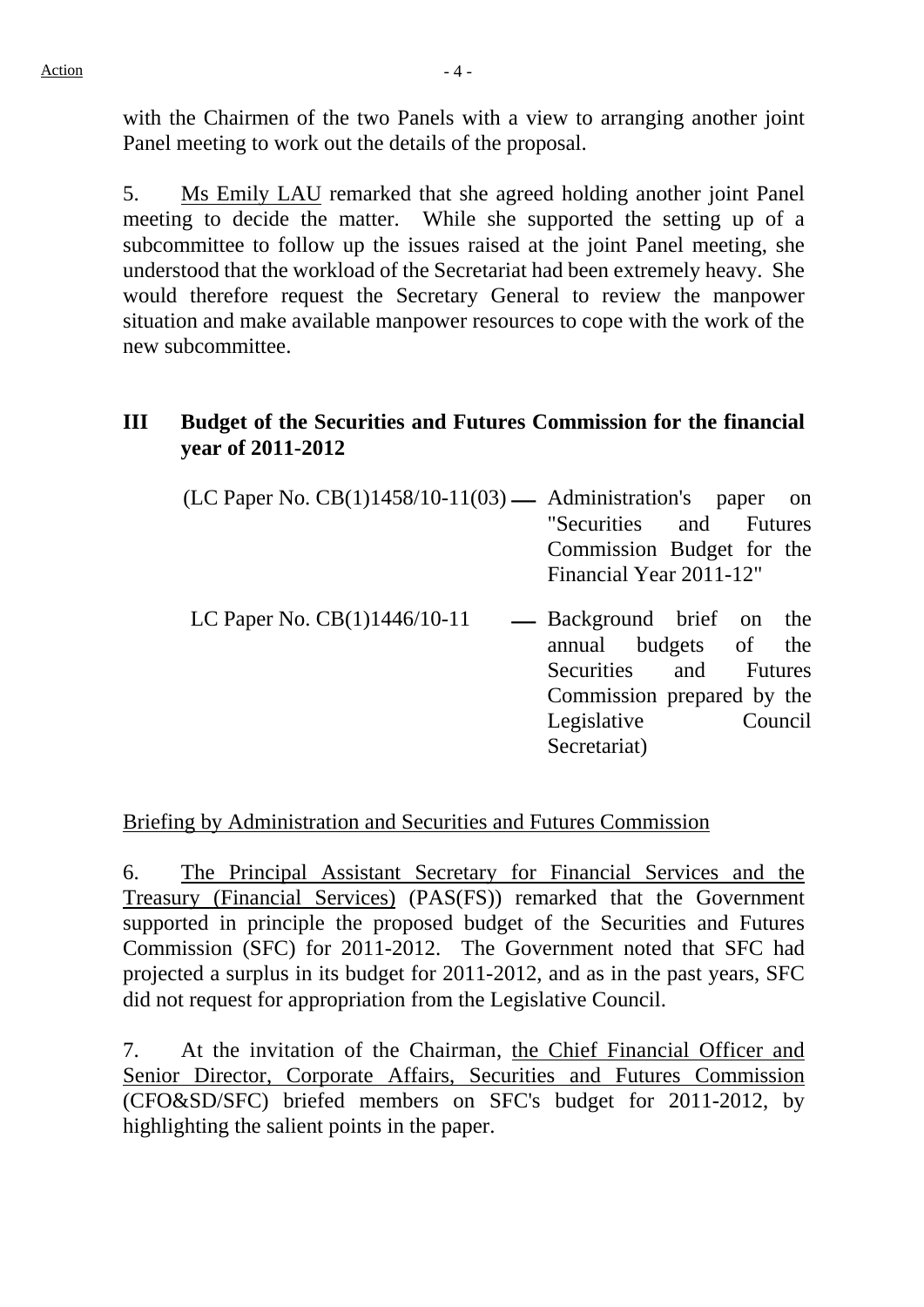# Discussion

# *Levies and fees*

8. Given that SFC had a reserve of about \$6,700 million and a surplus of about \$700 million in 2010-2011, Mr James TO was of the view that SFC should reduce the level of levies and fees, and should not be responsible for funding the Investor Education Council (IEC) and Financial Dispute Resolution Centre (FDRC). Mr TO opined that in view of the large reserve and surplus, SFC was tempted to increase its staff establishment. While appreciating the need for SFC to increase the salaries of certain grades of existing staff in order to retain them, Mr TO queried the justification for the proposed 61 new posts and the budgeted increase of staff expenses.

9. PAS(FS) responded that the levy on securities transactions had been reduced from 0.004% to 0.003% in 2010-2011. In 2009-2010, in order to help relieve the cost burden on intermediaries amidst the economic downturn, SFC gave a waiver of the annual licence fees for over 37 000 intermediaries, including licensed corporations, registered institutions, responsible officers and representatives, for one year from 1 April 2009.

# *Regulatory and enforcement work*

10. Mr KAM Nai-wai expressed disappointment at the enforcement work of SFC. Mr KAM opined that the enforcement work of SFC lacked transparency. Unlike the Hong Kong Monetary Authority (HKMA) which reported on a weekly basis the progress of its work on Lehman Brothers-related cases, SFC had not disclosed the progress of its investigations on complaints relating to the Lehman-Brothers Minibonds Incident. Instead, SFC had only announced the settlements reached between financial institutions and investors of Lehman Brothers-related retail structured products. Mr KAM remarked that complainants had been advised that SFC was short of manpower in dealing with complaints, despite that there was an increase of 28 and 10 staff in the Enforcement Division of SFC in 2009-2010 and 2010-2011 respectively. Mr KAM enquired whether SFC had invoked the powers under section 107 of the Securities and Futures Ordinance (Cap. 571) (SFO) to instigate proceedings against financial institutions and their staff for mis-selling of Lehman brothers Minibonds.

11. CFO&SD/SFC responded that the provision of manpower for the Enforcement Division, which currently had 125 staff, was based on the estimated workload of the Division. For 2011-2012, SFC had proposed an increase of 15 staff for the Division. If and when necessary, more staff would be proposed for the Division to meet the increase in workload.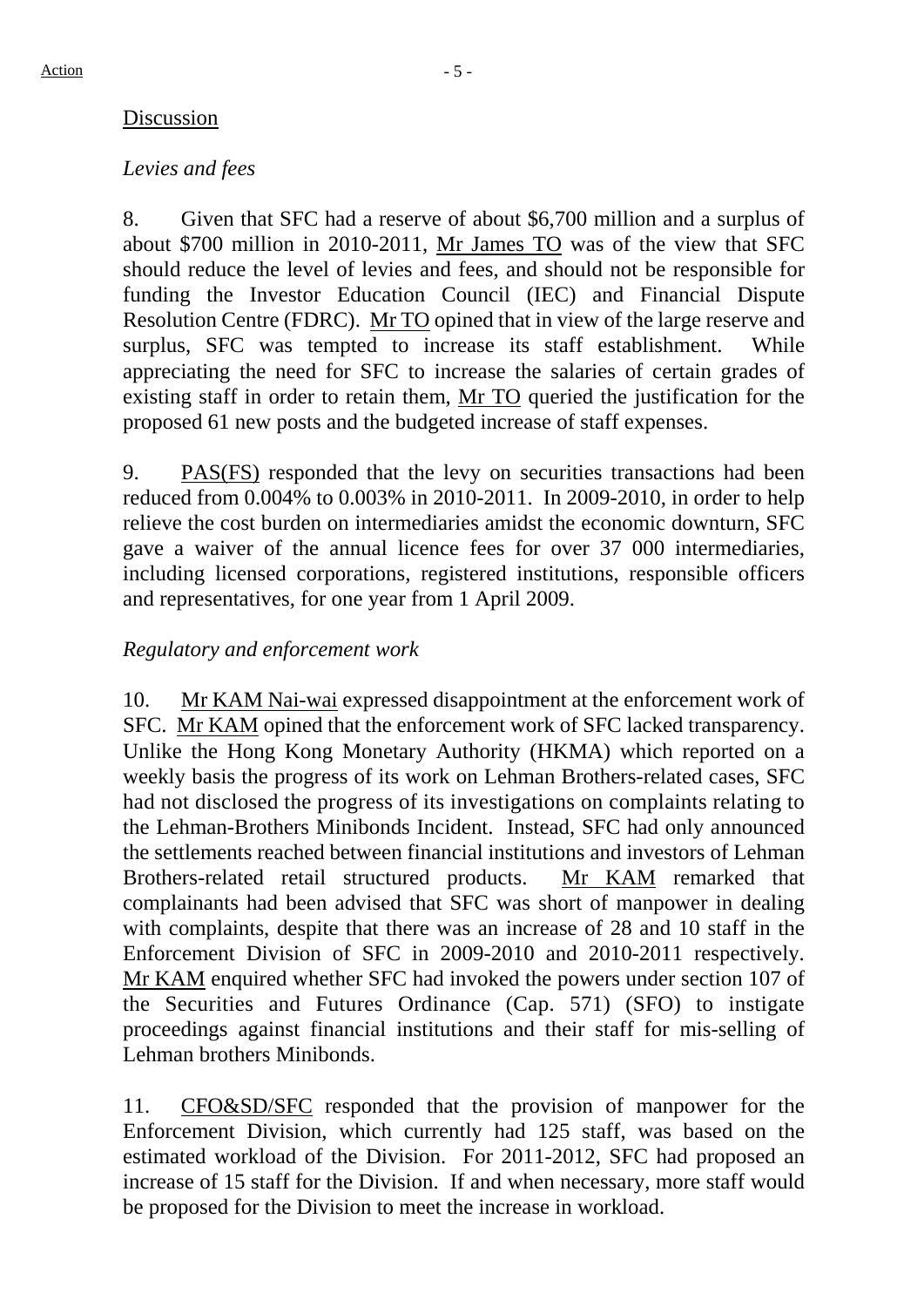12. CFO&SD/SFC further advised that unlike the mode of investigation adopted by HKMA and Police, SFC had adopted a "top down" approach in dealing with the complaints relating to Lehman Brothers-related retail structured products, with a view to securing the largest compensation for the investors concerned within the shortest time. For instance, a settlement agreement had been reached with the Standard Chartered Bank in the previous week to make a payment of about \$1.5 billion to about 2 200 investors. SFC had met the complainants of the Lehman Brother-related retail structured products on an individual basis.

13. Noting that SFC proposed an increase of 15 staff for the Enforcement Division in 2011-2012, Ms Starry LEE enquired whether SFC had any performance pledge for its enforcement work. CFO&SD/SFC replied that SFC had laid down performance pledges, e.g. for handling applications for authorisation for issue of investment products, and handling of enquiries from investors, and the performance pledges, together with the compliance results in the past three years, were published in SFC's annual reports.

14. Ms Emily LAU enquired about the justifications for the proposal to create 15 additional posts in the Enforcement Division. PAS(FS) responded that the number of criminal charges laid by SFC had increased by over 40% last year, in addition to various civil proceedings against directors of listed companies, as well as proceedings before the Market Misconduct Tribunal.

15. Noting that SFC would be the licensing authority for credit rating agencies, Ms Starry LEE enquired about the improvements that would be brought about by the licensing system, in comparison with situation before the global financial crisis. Mrs Regina IP enquired about the steps to be taken to enhance regulation of credit rating agencies and sale of hedge funds.

16. PAS(FS) responded that at present, there were nine types of regulated activities that were subject to the licensing and registration requirements under the SFO. In line with international developments, the Government proposed to subject credit rating agencies to the regulatory regime under the SFO by introducing a Type 10 regulated activity, i.e. providing credit rating services. The relevant subsidiary legislation was being scrutinised by the Legislative Council. In the proposed Budget, the Licensing Department would be given six additional people to handle the significant growth in the number of applications and duties arising from the new regulatory requirement for credit rating agencies.

17. Mr Albert HO expressed concern that despite the large number of complaints concerning the mis-selling of Lehman Brothers Minibonds by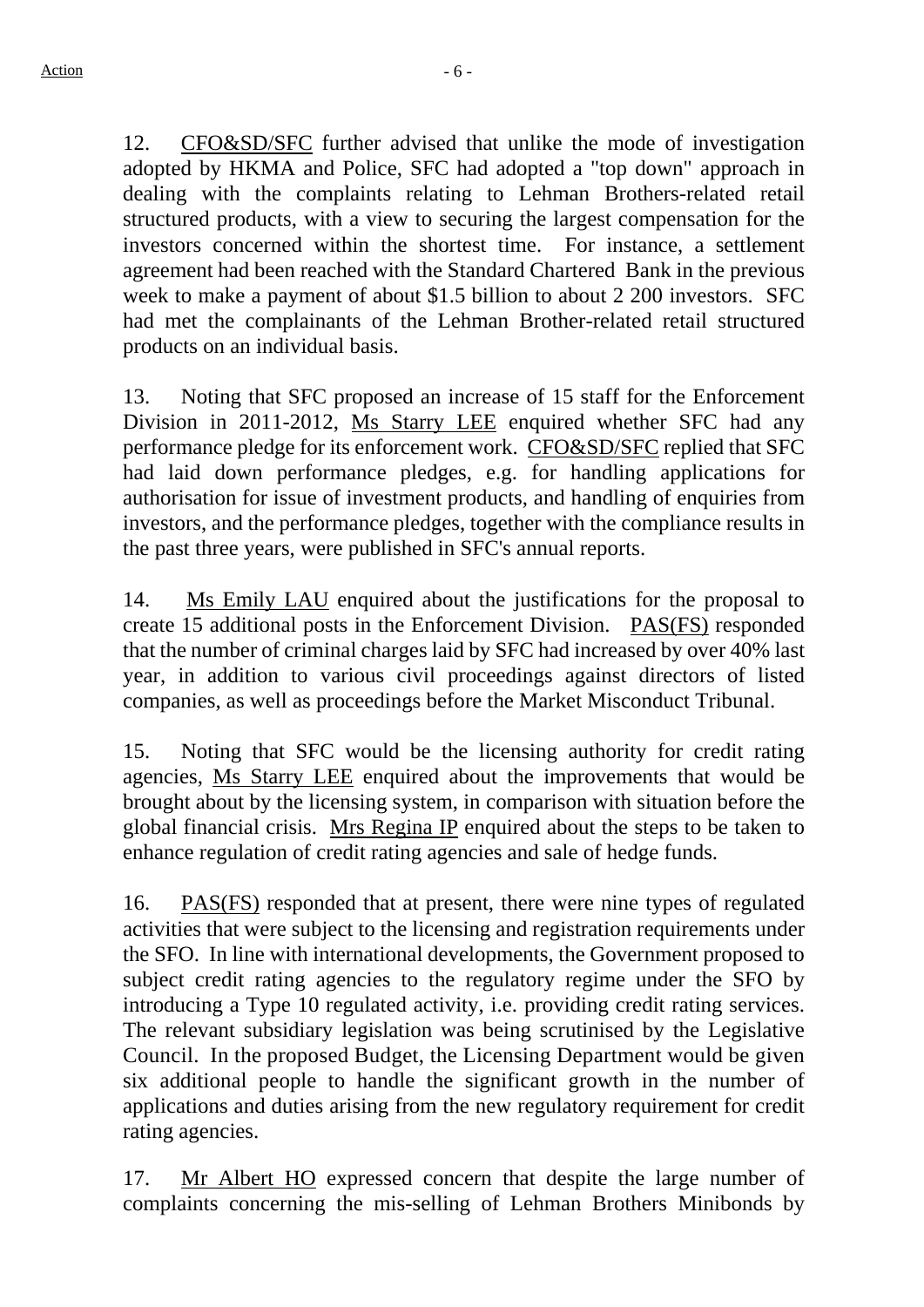financial institutions, SFC recorded a surplus of about \$700 million in 2010-2011. Mr HO opined that SFC recorded a surplus in 2010-2011 mainly because it had adopted a "top down" approach to seek settlements between banks and complainants, instead of investigating and taking enforcement actions on individual complaint cases, in which there was prima facie evidence of mis-selling of structured products by financial institutions. Many complainants criticised that SFC's enforcement actions were selective, targeting at the small financial institutions rather than the large ones. The public was also dissatisfied that SFC refused to disclose whether a particular case was being investigated or substantiated, or the progress of its investigations under the pretext of secrecy. Mr HO was dissatisfied that SFC even refused to meet complainants and Legislative Council Members to discuss the progress of the investigation of the complaints, in the guise of maintaining its independence. Mr HO pointed out that the levies collected by SFC were authorized by the Legislature and the Government, and were public money, and SFC should be accountable for the use of the levies. Mr HO expressed disappointment at the lack of transparency of the operation of SFC. For instance, SFC had disclosed some of the information of the Citic Pacific case only after Legislative Council Members repeatedly raised questions on the case. Mr HO was dissatisfied that in reply to some complainants in cases where concrete evidence of mis-selling of investment products existed, SFC stated that it had its own strategy in investigation of complaints in view of the lack of manpower. There was not an effective review mechanism in SFC to review individual complaint cases and the actions taken by SFC. He was of the view that the arrogant attitude of SFC could hardly meet the expectations of the public.

18. CFO&SD/SFC responded that SFC fully understood that the levies for funding the SFC were public money, and had exercised vigilant control over the expenditure of the Commission. For 2011-2012, SFC aimed to make use of its financial resources to enhance the protection of investors, including the establishment of the IEC which would help improve investors' knowledge about different investment instruments and their risks. SFC had met Legislative Council Members and answered their queries upon request. In addition to the "top down" approach in handling complaints relating to the Lehman Brothers-related retail structured products, SFC had interviewed individual complainants in the investigation process. Given the high evidence threshold for prosecution actions under section 107 of SFO and the large number of complaints, SFC had to adopt an approach most suitable for handling the cases. PAS(FS) supplemented that the Process Review Panel of SFC circulated its reports to the Legislative Council on an annual basis. The Government had also given replies to Members' questions raised at Legislative Council meetings about the progress of the investigation into the Citic Pacific case, and prosecution cases under section 107 of SFO. On the transparency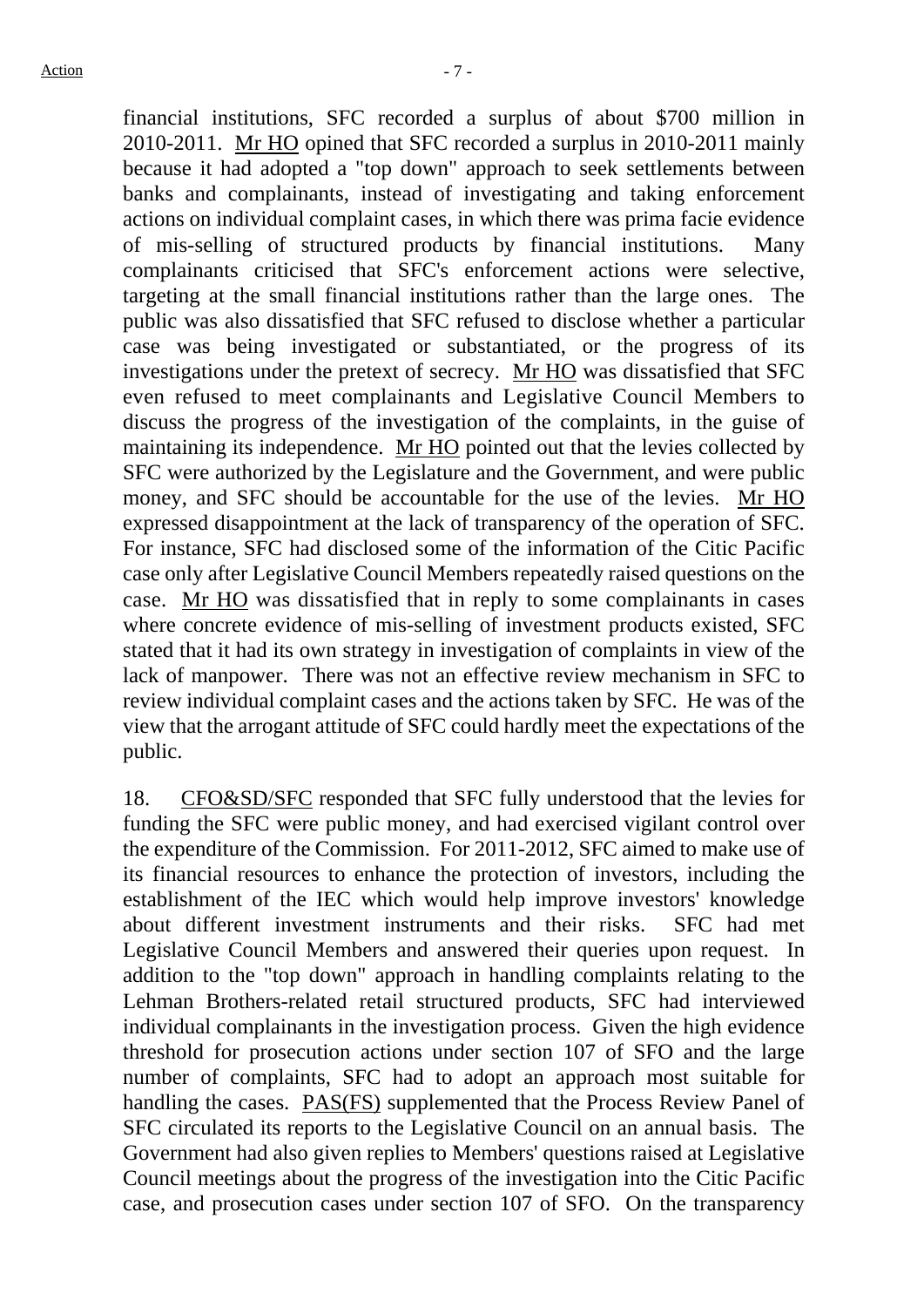issue, SFC had also given details on its enforcement and prosecution actions in its enforcement reporters, quarterly and annual reports, and daily press releases.

19. Mr James TO echoed Mr HO's concern regarding investigation of the Lehman Brothers-related investment product cases. Mr TO expressed dissatisfaction that while recording a surplus in its budget, SFC had adopted a "top down" approach in seeking settlements between financial institutions and complainants, claiming that it lacked the manpower resources to investigate into individual cases. Mr TO opined that SFC should continue to investigate into complaint cases where the complainants and the financial institutions concerned had not reached settlement, and if appropriate, SFC should carry out criminal investigation into the cases by invoking the powers under section 107 of SFO.

20. PAS(FS) responded that the then acting Secretary for Financial Services and the Treasury had already, in her reply to Members' questions at a previous Council meeting, given explanation as to why SFC could not categorically undertake to initiate criminal proceedings under section 107 of SFO as requested by investors of Lehman Brothers-related investment products.

#### *Staff turnover and recruitment*

21. In response to Ms Starry LEE's enquiry about the turnover rate of senior and middle level staff in SFC, CFO&SD/SFC stated that SFC had to compete with organizations such as major accounting firms and other corporations for staff with relevant accounting or legal expertise and regulatory experience. The highest turnover rate, ranging from a single digit figure to as high as 25%, was recorded at the junior and middle manager level and a strategic pay adjustment had been proposed for 2011-2012 in order to mitigate the loss of experienced staff and reduce the staff turnover rate.

22. Ms Emily LAU was concerned about the high staff turnover rate of SFC, which stood at about 13 to 14% in 2007, and stood as high as 25% in 2010 for junior and middle level staff.

23. CFO&SD/SFC responded that SFC had closely monitored the staff turnover situation, and reviewed the staff remuneration packages annually in comparison with those in the private sector, with a view to retaining and recruiting adequate qualified middle and lower ranking managers. Apart from review of salaries, SFC also introduced measures to further improve human resource management, such as providing subsidies for staff to attend job-related training courses. Through a graduate trainee programme, SFC had successfully recruited about 30 fresh graduates in the past two years, with a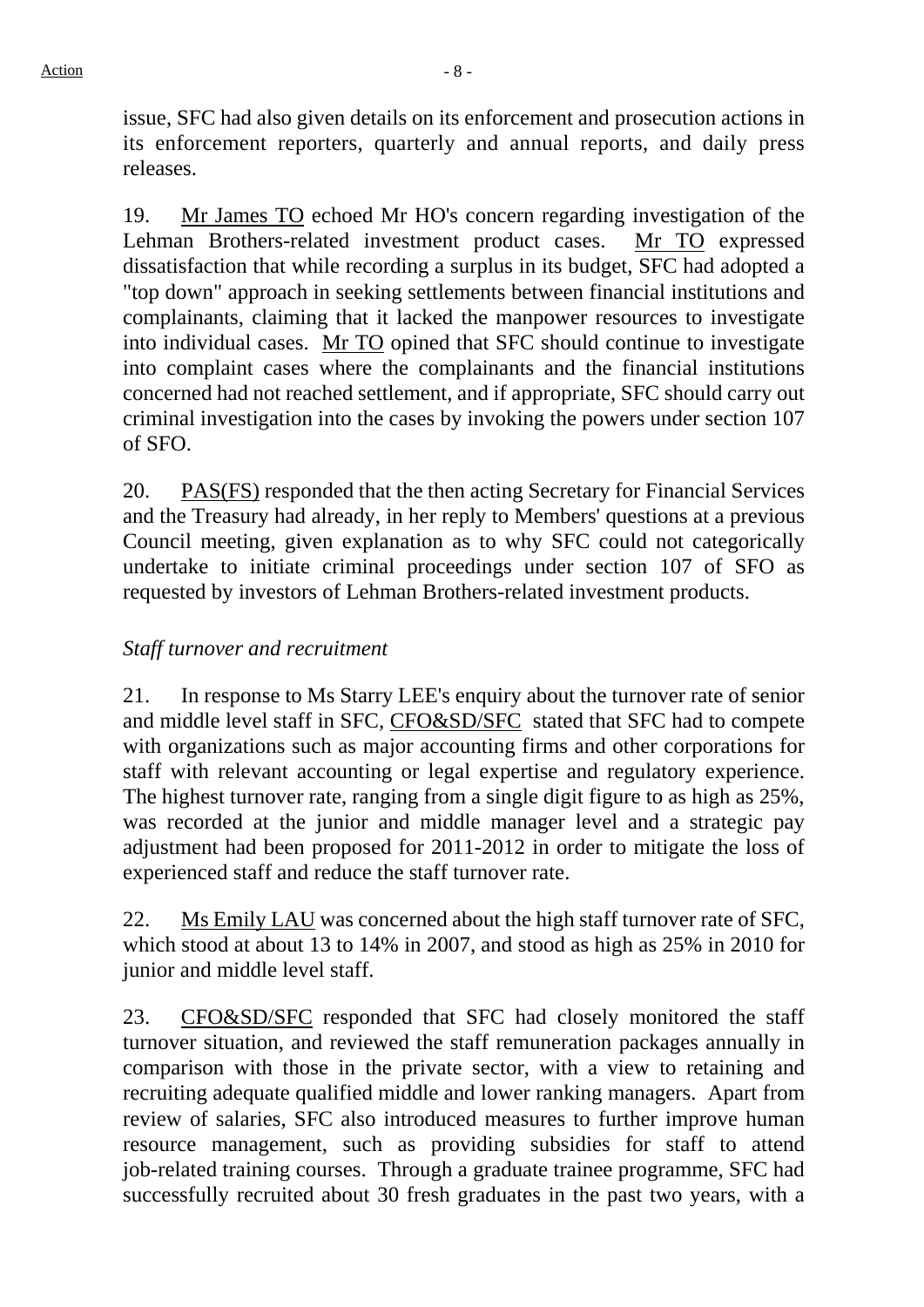view to filling the middle and junior manager posts. A part-time staff programme would also be implemented to meet the temporary increases in workload.

#### *Professional and other expenses*

24. Noting that "Professional and other expenses" would increase by 28.8% in 2011-2012, Ms Starry LEE enquired about the types of services to be outsourced. CFO&SD/SFC responded that the professional and other expenses included payments for legal advice and expert advice in areas of investigation of misconduct and complaints cases, supervision of intermediaries and regulation of new financial products. The lower expenses in 2010-2011 were mainly due to savings in legal fees arising from legal costs recovered in the year.

#### *Centralised strategy and risk team*

25. Ms Starry LEE enquired about the work of the centralised Strategy and Risk team. CFO&SD/SFC remarked that the centralised Strategy and Risk team would comprise a small number of staff including a director, a senior manager and a manager, and would be responsible for strategy and risk management.

#### *Investors Education Council*

26. Noting that SFC included a provision of \$10 million as the start-up cost and \$27 million for the operation of the IEC for the first half year, Ms Regina IP enquired, given that since SFC had been performing investor education work in the past, whether the existing staff responsible for investor education work would be transferred to the new IEC.

27. PAS(FS) responded that currently SFC could only carry out investor education work relating to securities and futures according to the SFO. The IEC would provide comprehensive investor education to the public of Hong Kong covering a wide spectrum of financial services such as banking service, insurance service and provident funds. The SFO would be amended accordingly to empower SFC to provide education beyond the scope of securities and futures. IEC would be set up as a company wholly-owned by SFC. A non-executive director of SFC, recommended by the SFC Board and endorsed by the Financial Secretary, will become the Chairman of IEC. The Board of Directors of IEC would include representatives of different regulatory bodies and market people. CFO&SD/SFC supplemented that the existing staff in the External Relations Department responsible for investor education would be transferred to the IEC.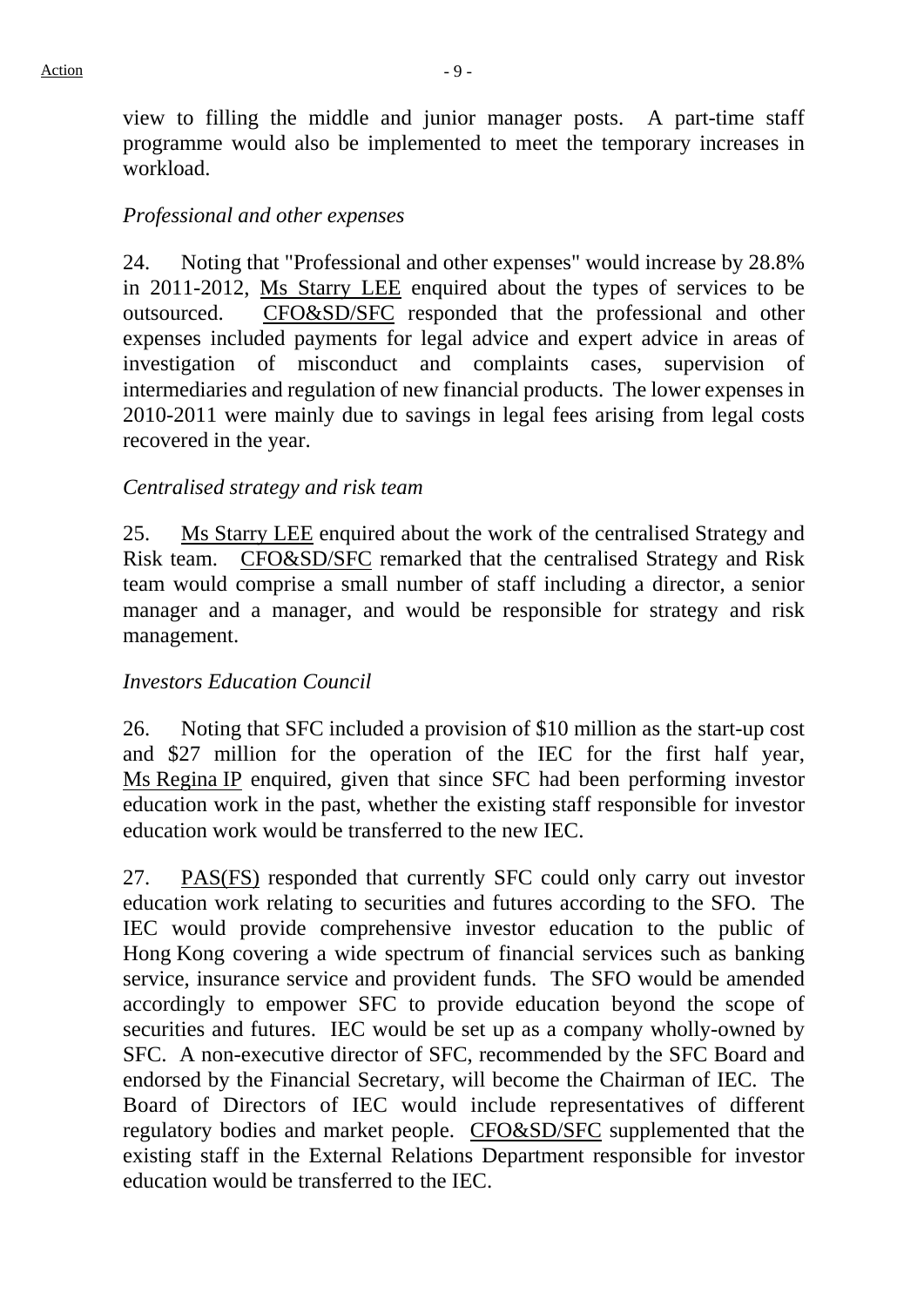## *Staff secondment/attachment arrangements*

28. Ms Emily LAU enquired about the staff secondment/attachment arrangements between SFC and the Government.

29. PAS(FS) remarked that at present, a Senior Administrative Officer had been seconded to SFC while two officers from SFC were working in the Financial Services and the Treasury Bureau through an attachment programme. CFO&SD/SFC added that staff attachment had also been arranged between SFC and its counterparts in the Mainland.

# *Office premises*

30. Ms Emily LAU remarked that SFC should consider leasing offices in districts with lower office rentals than those in Central, and enquired if SFC had any plan in this regard. CFO&SD/SFC responded that the leases of SFC's offices in Chater House and Li Po Chun Chambers would expire in 2013 and early 2012 respectively, and SFC would review its accommodation needs in due course.

# *Resources for new initiatives*

31. In response to Mr Albert HO's enquiry as to whether provisions had been included in SFC's budget for implementation of new initiatives, CFO&SD/SFC replied that the Budget for 2011-2012 had not included provisions for new initiatives requiring legislative amendments, such as the statutory codification of the disclosure requirements for price sensitive information of listed companies.

# *Authorization of structured products*

32. The Deputy Chairman remarked that some relevant parties had expressed concern that the process for SFC to authorize the issue of structured products had taken a long time, on an average of about nine months, after the Lehman Brothers Minibonds Incident. The Deputy Chairman enquired whether SFC would consider and discuss with the parties concerned about ways to streamline the authorization process, and/or increase its manpower resources for dealing with the applications.

33. CFO&SD/SFC responded that in view of the complexity of the structured products pending authorization, the significant increase in applications and the need to carefully assess the risks of the structured products, SFC had proposed additional staff resources for the Policy, China and Investment Products Division in order to expedite the authorization process.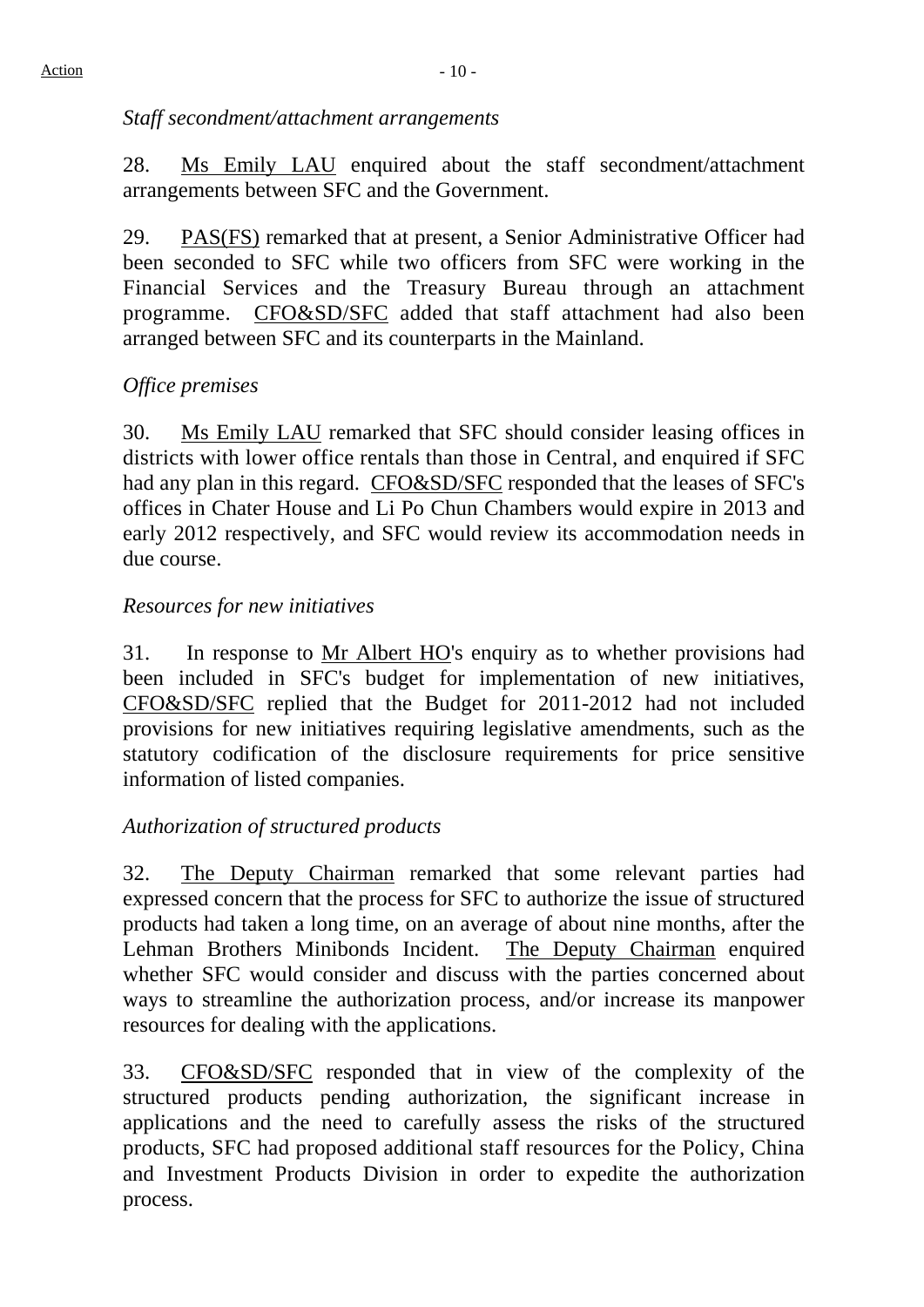# *Representation of the Administration/SFC for discussion of SFC's budget*

34. Mr James TO remarked that in the discussion of SFC's annual budget, members had expressed concern about the strategy of SFC in handling complaints, especially the "top down" approach in dealing with complaints involving Lehman Brothers-related investment products. Mr TO pointed out that SFC's interviews with the complainants did not involve taking of any statements from the complainants for investigation purpose. In view that the Government was represented by the relevant Directors of Bureaux and heads of departments in Legislative Council meetings for discussion of the Government budget, Mr TO opined that, with due respect to the Government and SFC officers attending the meeting, the Chairman and Chief Executive Officer of SFC should attend the meeting to answer members' questions regarding SFC's budget.

35. Mr LEE Wing-tat and Mr KAM Nai-wai shared Mr James TO's view and suggested that the Chairman and the Chief Executive Officer of SFC should be invited to attend another Panel meeting for further discussion of SFC's budget. Mr KAM said that if the Chairman and Chief Executive Officer of SFC declined to attend the Panel meeting for further discussion of SFC's budget, he would move a motion to reprimand the two officers. Mr LEE opined that there was a lack of transparency, and checks and balances in the operation of SFC, taking into account the fact that the directors of SFC were appointed by the Government and SFC's budget was approved by the Financial Secretary.

*Motion moved by Mr James TO* 

36. Mr James TO moved the following motion:

"本事務委員會將召開特別會議,繼續討論證券及期貨事務監察 委員會2011-2012財政年度預算,並邀請證券及期貨事務監察委 員會主席及行政總裁出席會議。"

# **(Translation)**

"That this Panel will convene a special meeting to continue the discussion on the budget of the Securities and Futures Commission for the financial year of 2011-2012, and invite the Chairman and Chief Executive Officer of the Securities and Futures Commission to attend the meeting."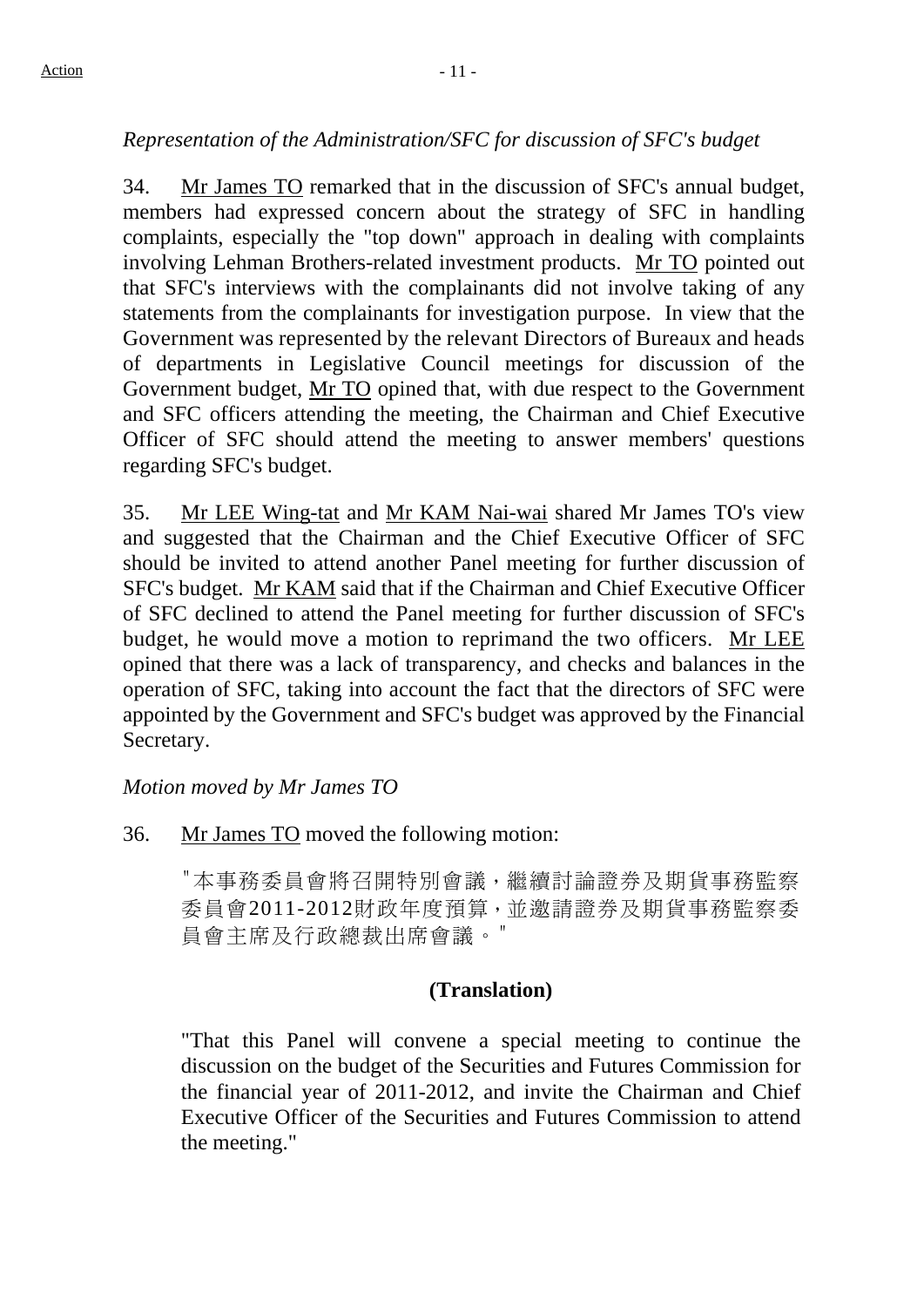37. Mrs Regina IP remarked that if members were dissatisfied with SFC's procedures in investigating complaints and/or taking enforcement actions under section 107 of SFO, rather than the proposed budget, the issues could be pursued separately with SFC, instead of further discussion of the budget. Mrs IP remarked that the procedures for dealing with SFC's budget were much better than that for the HKMA budget, which was not subject to discussion by the Panel. The Deputy Chairman and Mr WONG Ting-kwong expressed concurrence with Mrs IP.

38. Mr KAM Nai-wai and Mr James TO opined that members' concerns about SFC's approach and arrangements for investigation and enforcement work were related to the proposals in the budget.

39. The Chairman put Mr James TO's motion to vote. Of the members present, seven voted for and two members voted against the motion. The Chairman declared the motion passed.

(*Post-meeting note*: The motion was circulated to members vide LC Paper No. CB(1)1518/10-11 on 8 March 2011. Members were informed vide LC Paper No. CB(1)1571/10-11 on 14 March 2011 that a special Panel meeting would be held on 28 March 2011 to continue discussion of the item.)

# **IV Reverse Mortgage Pilot Scheme**

- $(LC$  Paper No.  $CB(1)1458/10-11(04)$   $-$  Administration's paper on "Reverse Mortgage Pilot Scheme"
- LC Paper No.  $CB(1)1456/10-11$   $-$  Background Brief on Reverse Mortgage Pilot Scheme prepared by the Legislative Council Secretariat)

(*Post-meeting note*: The Powerpoint notes prepared by Hong Kong Mortgage Corporation Limited (HKMC) (LC Paper No. CB(1)1513/10-11(01)) were issued to Members by a Lotus Notes e-mail on 7 March 2011.)

40. Mr LEE Wing-tat commented that less people would be interested in joining the Reverse Mortgage Pilot Scheme (the "Scheme") if the Scheme was operated strictly on prudent commercial principles, as the primary objective of banks and intermediaries was to make profits out of the Scheme leading to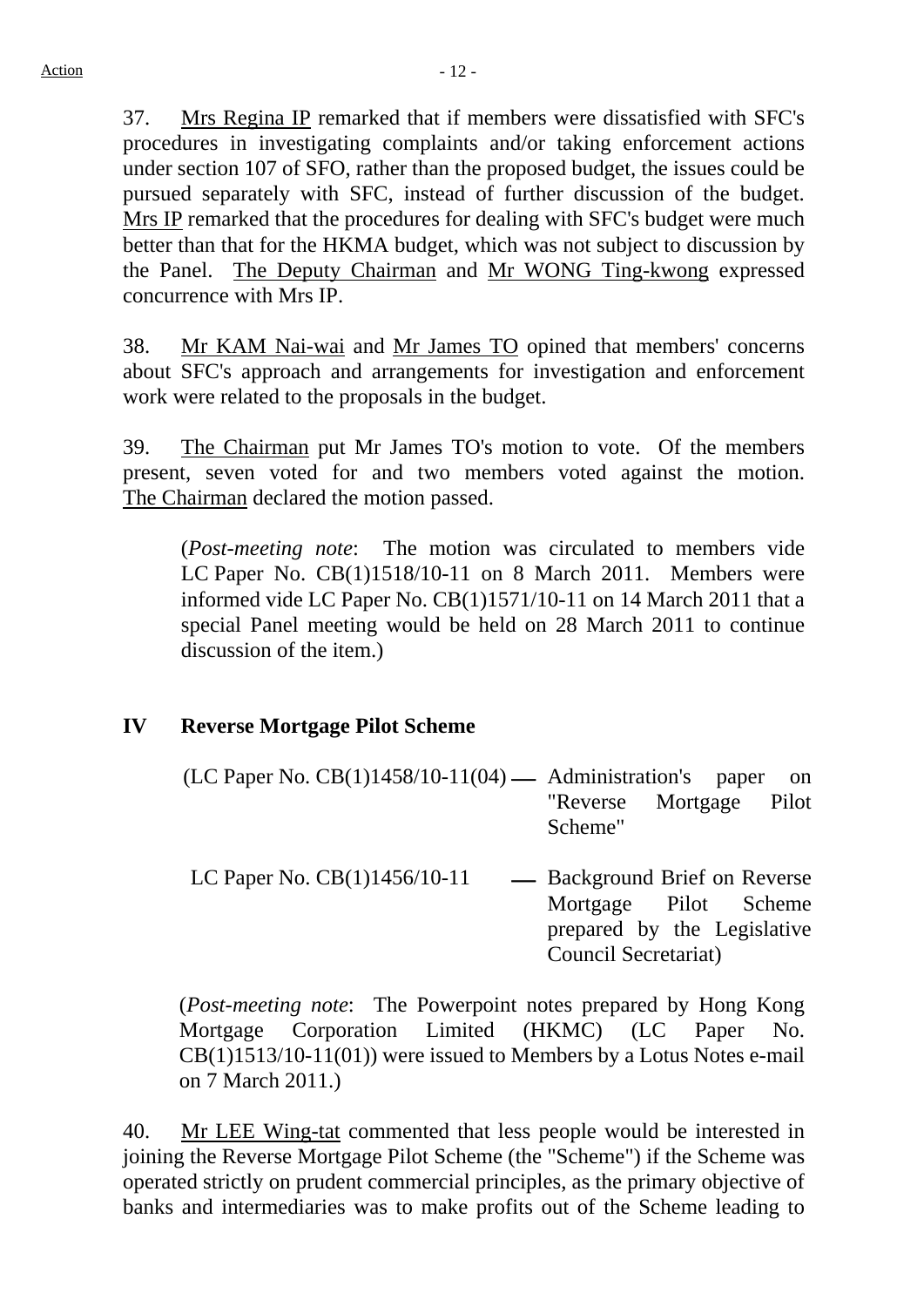lower annuity payments to the elderly. Mr LEE opined that the Government should play a bigger role in the Scheme so as to encourage the elderly to join the Scheme.

41. The Executive Director, HKMC (ED/HKMC) responded that according to an opinion survey conducted in 2010, around 44% of the respondents supported the introduction of reverse mortgage in Hong Kong and almost a quarter of the respondents indicated that they would consider participating in the Scheme based on the proposed annuity payment arrangements. The Scheme would be operated on prudent commercial principles in order to ensure its sustainability. In order to encourage the elderly to join the Scheme, HKMC had introduced certain enhancements to the Scheme under which a single borrower of a reverse mortgage loan would receive a higher monthly annuity than two joint borrowers. Based on overseas experience, the reverse mortgage applicants were on average about 70 years old. According to the annuity table, a 70-year-old couple who had a property of \$2.5 million and chose a life-annuity plan would receive a monthly annuity payment of \$7,000. If the applicant was a 70-year-old singleton, he would receive a monthly annuity payment of \$7,750. If the property was valued at the maximum amount of \$8 million at origination, the monthly annuity payment for a 70-year-old on a 10-year plan or a life-annuity plan would be \$40,800 and \$24,800 respectively.

42. Mr WONG Kwok-hing said that the elderly had expressed concern that the Scheme was not backed by the Government, and that they might not receive any payment if the bank concerned went bankrupt during a financial crisis. The elderly were also concerned that the monthly annuity payment would not be adjusted according to the inflation rate, and thus the real value of the annuity payment would diminish over time due to inflation. Mr WONG pointed out that if a borrower had to first withdraw from the Scheme in order to re-join it based on an increased value of the mortgaged property, the borrower would have to pay a high administrative fee. As such, it would be difficult for an elderly to decide whether he should re-mortgage his property in face of inflation.

43. ED/HKMC responded that based on overseas experience, if the monthly annuity payment was adjusted annually according to the inflation rate, the initial monthly annuity payment would be set at a much lower level. The reverse mortgage schemes in other countries seldom included the inflation factor, as it might affect the attractiveness of the scheme. If the property price went up, say as a result of inflation, a borrower could refinance with a new reverse mortgage based on the higher property price and receive a higher annuity payment. ED/HKMC pointed out that HKMC was a corporation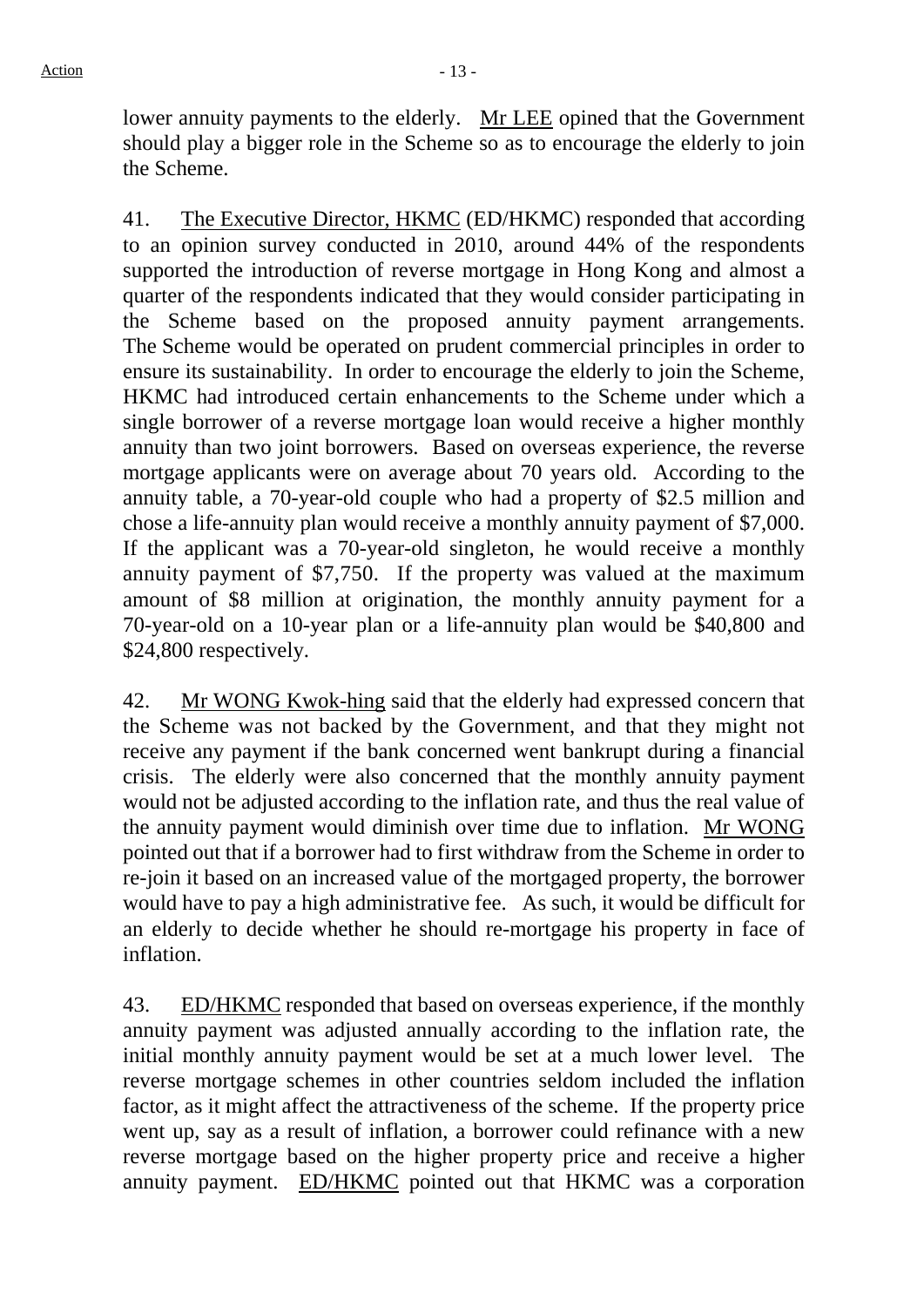wholly-owned by the Exchange Fund, and would provide insurance coverage for the Scheme against the risk of shortfall in property price.

44. In response to Mr Ronny TONG's enquiry about the average return rate of reverse mortgages, ED/HKMC remarked that loan to valuation ratio for individual reverse mortgages varied and was subject to a number of factors, such as the age of the borrower, the term of annuity payment that the borrower chose, the value of the underlying property and the interest rate level. The Chief Executive Officer, HKMC (CEO/HKMC) supplemented that as an example, loan to valuation ratio for a 60-year-old borrower who chose a life-annuity plan would be about 70%.

45. Mrs Regina IP pointed out that when HKMC was established in 1997, the Legislative Council was advised that the core mission of HKMC was to promote wider home ownership in Hong Kong, and yet HKMC had extended its business to providing reverse mortgage, loan guarantee for small and medium sized enterprises (SMEs) and other high risk investments. Mrs IP opined that HKMC should be reprimanded for failing to consult the Legislative Council before widening its scope of business. Mrs IP was concerned that since HKMC provided insurance coverage for the reverse mortgage scheme, it might have to provide funding support to the banks for the reverse mortgage payments during an economic downturn. Mrs IP was of the view that the Government should continue to consider the establishment of a comprehensive retirement scheme for the populace, despite the implementation of the Scheme. Mrs IP enquired about the estimated number of participants of the Scheme. Mrs IP and Ms Emily LAU enquired how the participants of the Scheme would be affected if their mortgaged properties were subject to compulsory sale for redevelopment.

46. ED/HKMC responded that the operation of HKMC, as a limited company, was governed by the Board of Directors of the corporation. The formulation of the reverse mortgage arrangements was difficult, in view of the risk factors involved, namely the volatility of property price, the changing interest rate level and the life expectancy of the borrowers. The proposed annuity payment arrangements had taken into account the risk factors of the Scheme. Given the ageing population, more and more old people in Hong Kong would be interested in joining the Scheme. Based on the findings of the opinion survey conducted in 2010, about a quarter of the respondents expressed interest in joining the Scheme. ED/HKMC added that the participation in the Scheme would not affect the position of the elderly concerned in the event that the mortgaged property was subject to compulsory sale for redevelopment, as participants were free to withdraw from the Scheme at any time.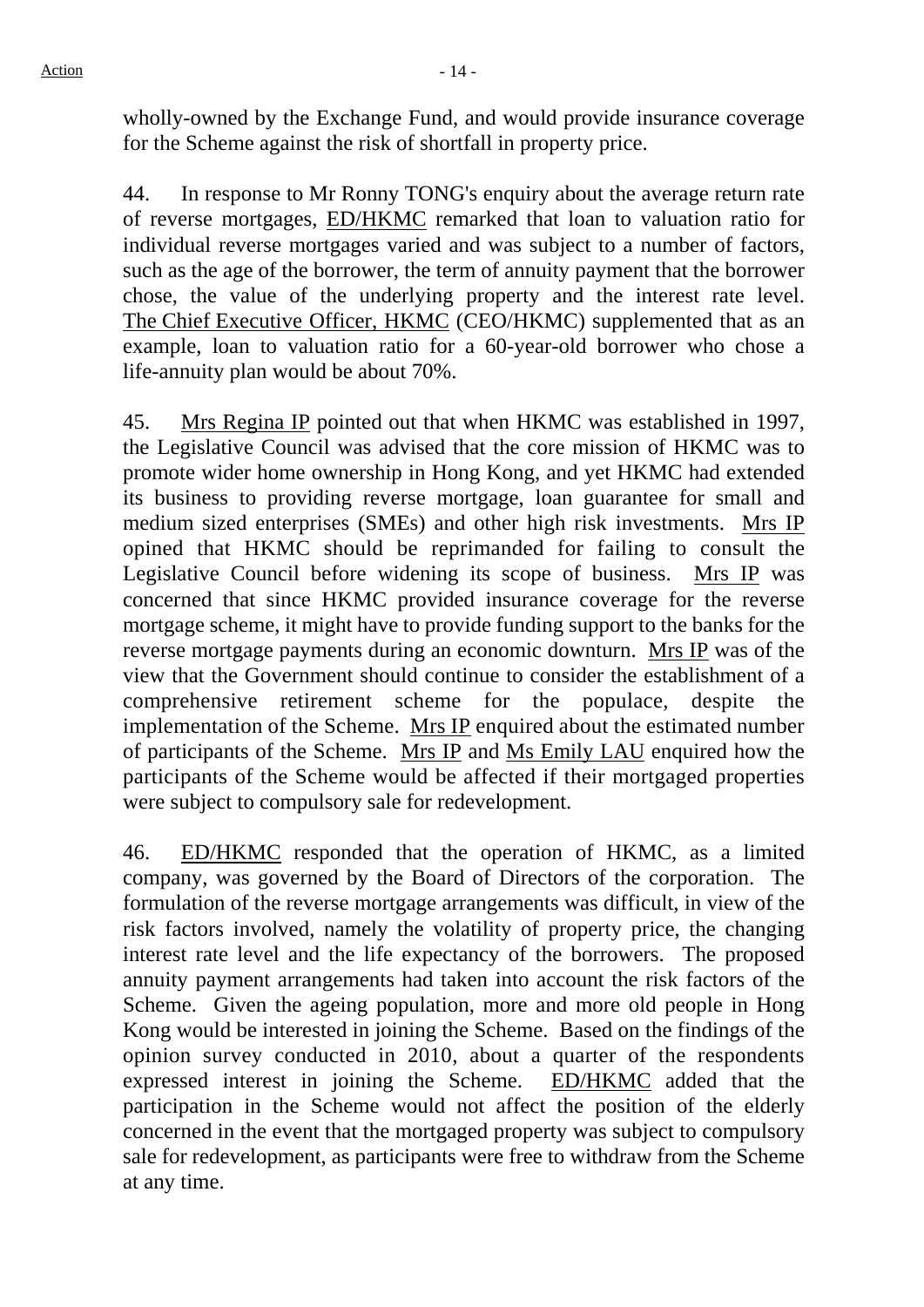47. Ms Emily LAU noted that while HKMC stated in paragraph 6 of its paper that the Scheme would not involve any Government subsidy, HKMC would act as the insurer for the Scheme to bear the risk of shortfall in property price. Ms LAU enquired about the rate of insurance payment to be borne by the borrowers. Ms LAU also enquired whether overseas governments played a greater role in similar reverse mortgage schemes.

48. ED/HKMC responded that the upfront insurance premium was 0.28% of the property price, which would be collected for seven years between the fourth and tenth years of the reverse mortgage, amounting to a total of about 2% of the property price. There was also a monthly insurance premium charged at 1.25% p.a. on the outstanding mortgage loan. In addition, a counselling fee would be charged for the counselling service provided to the elderly. The purpose of the counselling service was to enable the elderly and their family members to understand their rights and obligations before taking out a reverse mortgage. HKMC was in discussion with the Law Society of Hong Kong to work out the arrangements, including setting the fee level as low as possible. CEO/HKMC supplemented that in the case of the United States which was the pioneer in reverse mortgage schemes, the upfront insurance fee and the monthly insurance premium were also set at 2% and 1.25% p.a. respectively, i.e. the same rates proposed for the Scheme in Hong Kong.

# **V SME Financing Guarantee Scheme**

- (LC Paper No.  $CB(1)1458/10-11(05)$   $\longrightarrow$  Administration's paper on "The SME Financing" SME Financing Guarantee Scheme"
- LC Paper No.  $CB(1)1457/10-11$   $-$  Background brief on SME Financing Guarantee Scheme prepared by the Legislative Council Secretariat)

#### Briefing by Hong Kong Mortgage Corporation

49. CEO/HKMC briefed members, through a Powerpoint presentation, on the SME Financing Guarantee Scheme (SFGS) launched by HKMC on 1 January 2011.

(*Post-meeting note*: The presentation notes (LC Paper No. CB(1)1513(10-11(02)) were issued to Members by a Lotus Notes e-mail on 7 March 2011.)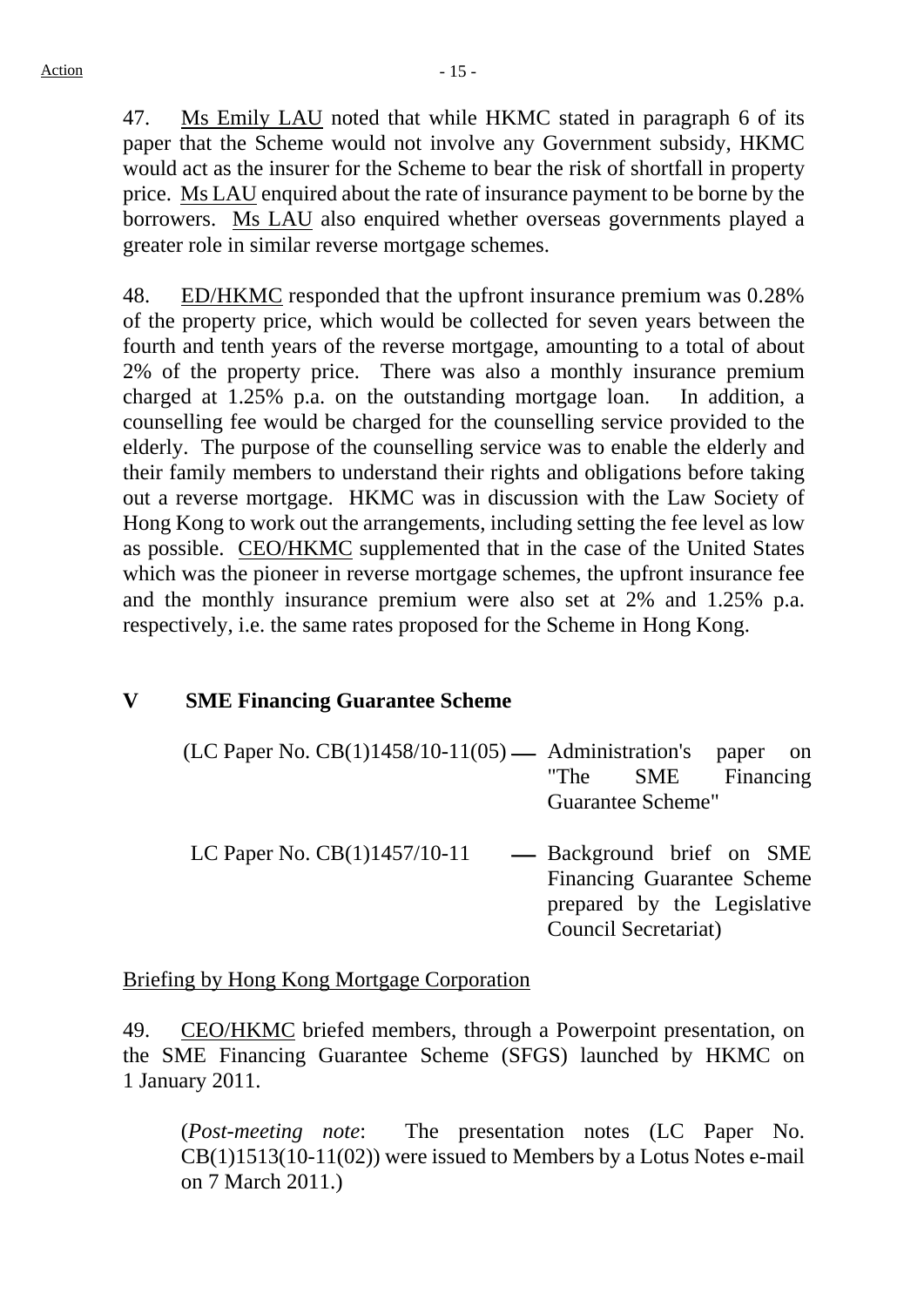#### **Discussion**

50. Mrs Regina IP remarked that SMEs had expressed concern that the insurance premium charged under the SFGS was too high, e.g. an SME had to pay a total premium of about \$400,000 for a loan guarantee of \$12 million. Mrs IP enquired how the level of insurance premium was set, and whether consideration would be given to reducing the premium level.

51. ED/HKMC responded that SMEs had to consider whether they could obtain credit facilities without joining the SFGS, and the overall cost in obtaining continuous financing facilities from banks. ED/HKMC pointed out that under the SFGS, some banks were willing to offer more favourable interest rates for the loans granted to SMEs.

52. Mr Albert HO enquired, given that the most difficult period of the credit crunch faced by SMEs was almost over, about the rationale for HKMC to be involved in the traditional business of banks in providing loans to SMEs. Mr HO enquired about the respective functions of the SFGS and the Hong Kong Export Credit Insurance Corporation. Mrs Regina IP shared Mr HO's concern, and pointed out that when HKMC introduced the reverse mortgage pilot scheme and the SFGS, HKMC had diverted from its core businesses. Mrs IP opined that the Government should review the role of HKMC if the private sector was prepared to provide mortgage insurance, in order to avoid competition between the public and private sectors for business opportunities.

53. ED/HKMC responded that one of the core missions of HKMC was to provide support to the banks in risk management in order to ensure the stability of the financial sector. SMEs usually lacked the required collateral to obtain loans from banks to support their business. The SFGS would enable SMEs to obtain loans from banks even during a credit crunch. The SFGS was introduced as a pre-cautionary measure to mitigate the risk exposure for banks at times of market volatility, and had proved to be useful as evidenced by the large number of applications so far received from SMEs. ED/HKMC stressed that HKMC was not involved in granting loans to SMEs but, through the SFGS, performed the role of a guarantor for SMEs in obtaining loans from banks. CEO/HKMC supplemented that under the SFGS, banks were free to accept a guarantee coverage of 50%, 60% or 70% for the loans granted to SMEs. CEO/HKMC pointed out that while the SFGS provided loan guarantee for SMEs, the Hong Kong Export Credit Insurance Corporation provided insurance coverage for local exporters against risks in the importing countries. The Trade and Industry Department also provided funds to support SMEs in the innovation and development of new products. ED/HKMC added that HKMC welcomed private companies to provide mortgage insurance for banks. Given that some private financial institutions providing mortgage insurance